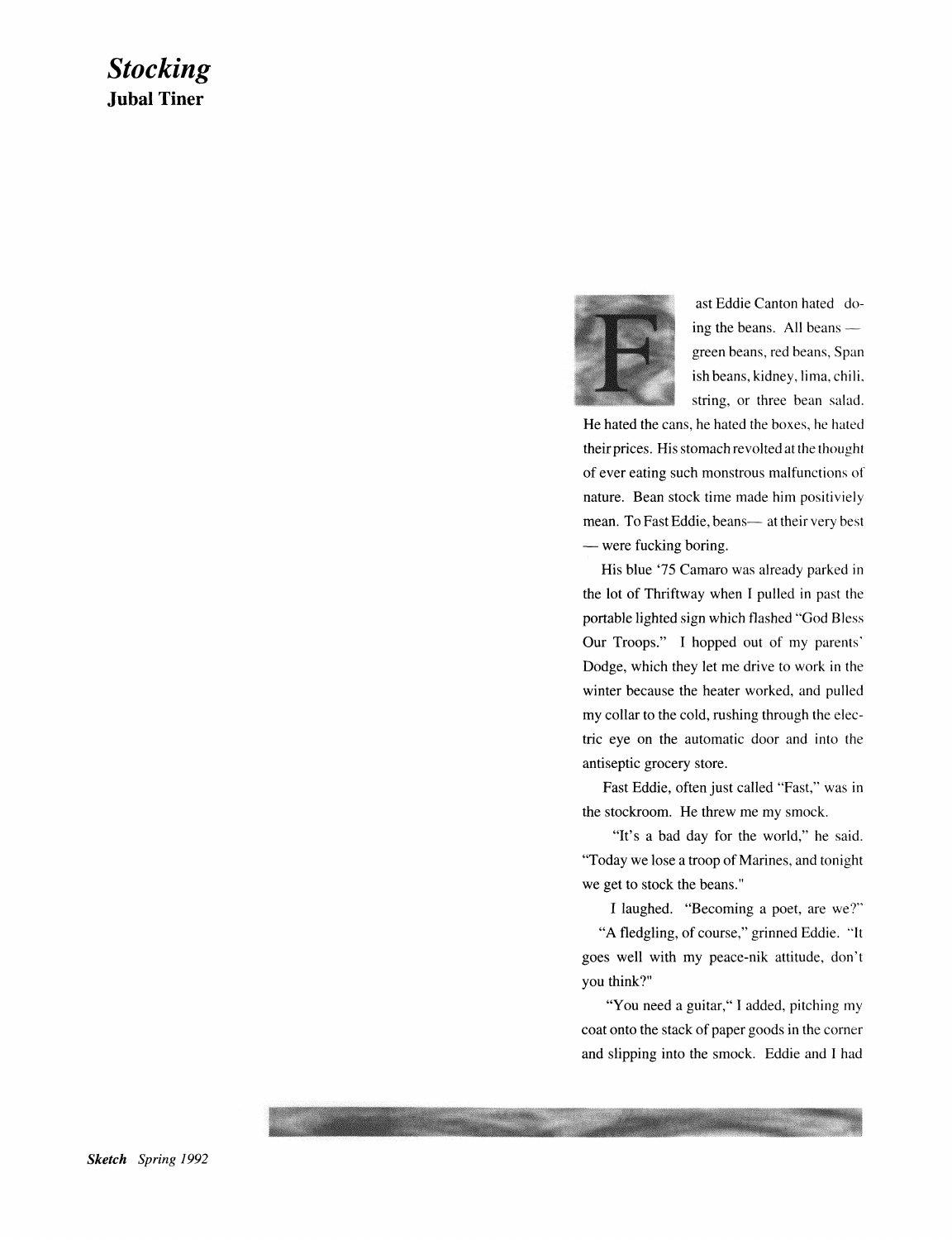decided to grow our hair long, get a couple of peace sign tattoos, and see if we couldn't organize a store-wide walkout on St.Patrick's Day as a protest to the war. Neither of us had ever had green beer before.

Eddie grabbed the first trolley of beans and headed up to the door. "Man, it's bad enough that I've got to stay up all damned night just to earn minimum wage, and they don't even have the decency to let me stock the tampons or something. No, they got to give me the stinking, lousy, rotten..."

I hopped onto the trolley, grabbed the price gun, and stuck three price clips across the forehead of the wildly gesticulating Fast Eddie.

"Limas, right?" I finished for him.

"I take it you don't want the bean scream, tonight?"

I shrugged.

"So how did I do?" asked Eddie, indicating his forehead. I quickly added the tags.

"Sixty-eight cents," I said. "Either real cheap or a penny too short."

"It is not  $-$  I mean not  $-$  my night." We ran into Hanover and Katch coming through the canvas doors from the floor.

"Let me guess,  $Fast - judging by the fact$ that I can hear you bitching all the way out in the parking lot, you're stuck with, uh, oh, well, it's a long shot... beans for the night!" said Hanover with forced idiocy.

"Eat it," said Fast.

"And gwow up big and stwong, coz I eated my gween bweans," Hanover shouted back, sucking his thumb. He and Katch laughed uproariously, shucked coats and donned smocks.

"He hopes you get dog and cat food," I yelled for Eddie, who was busy degrading the boxes of beans with expletives I'd never heard. I figured he was making them up as he went along.

"No, no," yelled Katch. "Cereal for the dough boys!"

"That son of a bitch," said Fast Eddie. Cereal was the gravy route for the night's stocking. Easy boxes, light, and big. Plus, you always had to accidentally slit open a box or two of Captain Crunch, and then were forced to eat it because you couldn't stand not putting together the secret code laser headset at the bottom of the box.

"Ah, Katch is such an ass-kisser," I said.

Hanover was stock-shift manager, and he worked out the stock schedules. Usually the head manager was in the store for part of the night, but he had a wife and kids and wanted to be home with them. So Hanover was in charge as soon as he left, and he never let us forget it. Hanover was 28, and the grocery business was turning into a, using the word loosely, career for him, and he made it his duty to trash the high school guys he worked with by scheduling them for the worst details. Except Katch. But from where Katch's nose was, we all wondered if he knew what sunlight looked like.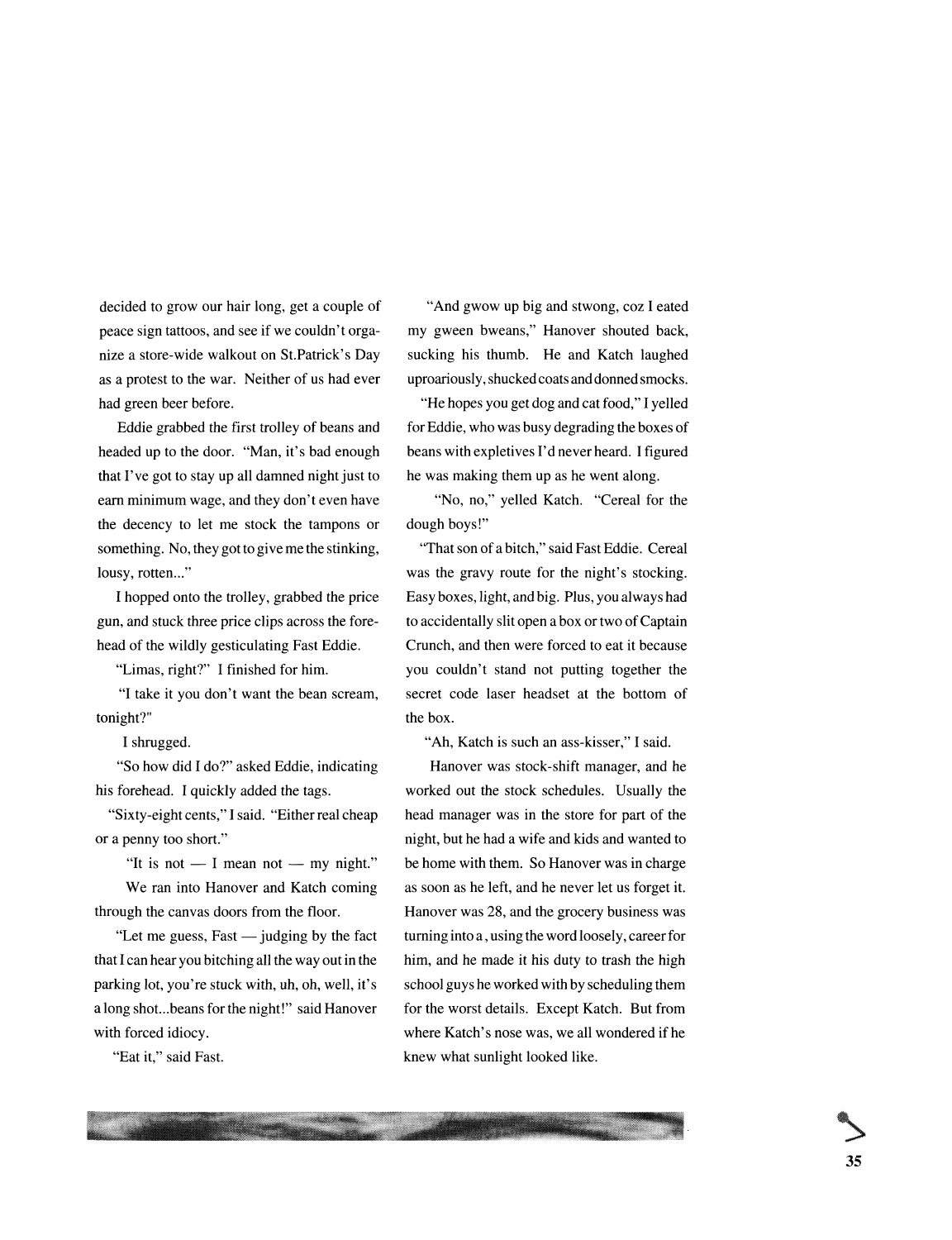"Sacrifical Bread !" shouted Fast, squeezing a loaf of Roman Meal into a round little ball and throwing it back at me. I pitched the crushed sack of bread over the meat counter where the butcher would grind it in with the first batch of beef the next morning and laugh to himself while he did it.

"Beans, beans, the magical fruit. The more you stock, the more you're screwed. Beans are gonna drive me outa this place, Fuller." "Aw, you love it and you know it," I said.

"Are you kidding?" Eddie exclaimed.

"Spending my sleep time here, or time I could be out cruising, or at Sarah's place?"

"Crusin' for some bruisin'."

Eddie grinned. He and Sarah were tight. I figured them for marriage. He grabbed the stock knife and split the top of the first box of beans with a firm and assured hand, smiling to himself. Yeah, he and Sarah were the real article. She was crazy about him. You could see it in her eyes. And there was a lot more to him than the regular high school lay.

"Lay' em out and stack' em yack' em."

We worked in tandem into the night, a machine — splitting, stooping, lifting, stacking. The rows of cans began to fill the shelves, a fortress of metal, paper, and various fleshes of the earth around us. Time was suspended, wrapped through rising cylinders and spun through the daze of rote action.

"Break!" The call rang out from Katch, working the fruit and vegetable aisle at the south end of the store. "We're watching the war."

Fast Eddie kicked back in the aisle and stared at the walls of the beans surrounding him.

"Are you gonna watch?" I asked. "The war?" he said.

I nodded.

"What's to watch — if you've seen one scud drop, you've seen 'em all. The only difference is in degree."

I laughed, sitting down among the empty boxes and the long trolley still sulking with its pregnant load of legumes. I closed my eyes, listening to the distant hum of the buffer as the head manager, Ralston, finished the wax job before heading home to his wife and kids. I wondered if there wasn't more glory in life than waxing the Thriftway floors at thirty.

"Think Ralston likes his job?" said Eddie idly, thinking my thoughts.

"Pitifully," I said. Eddie pulled a Snickers bar from his pocket, peeled back the paper, and downed it.

"Wife and kids," he mused. "It'd be alright." I smiled.

"Fast Eddie Canton - Homemaker of the Year."

"Fuck you," he said, laughing.

"Yeah, yeah," I said. "All blow and no go." He was silent. The hum of the buffer died. We sat in the stillness for a moment or two. I listened to my breathing, the late-night blood beginning its cycle through my veins, ringing loud in my ears, pushing out the vessels in my forearms, raising the bluish tubes in my hands to the skin's surface like Braille.

"'Bout time to get back at it," I said. "I can hear the beans pouting."

"Fork' em," groaned Eddie, getting up from the floor.

The machine began again, mindless mechanization working over Van Kamps, Hunts, and Food Club, organizing into rows, columns, groups, regiments  $-$  straightening, synchronizing, marching them off in drab identical dress towards the crest of the aisle. I must have placed at least three cans before I realized the lights had gone out.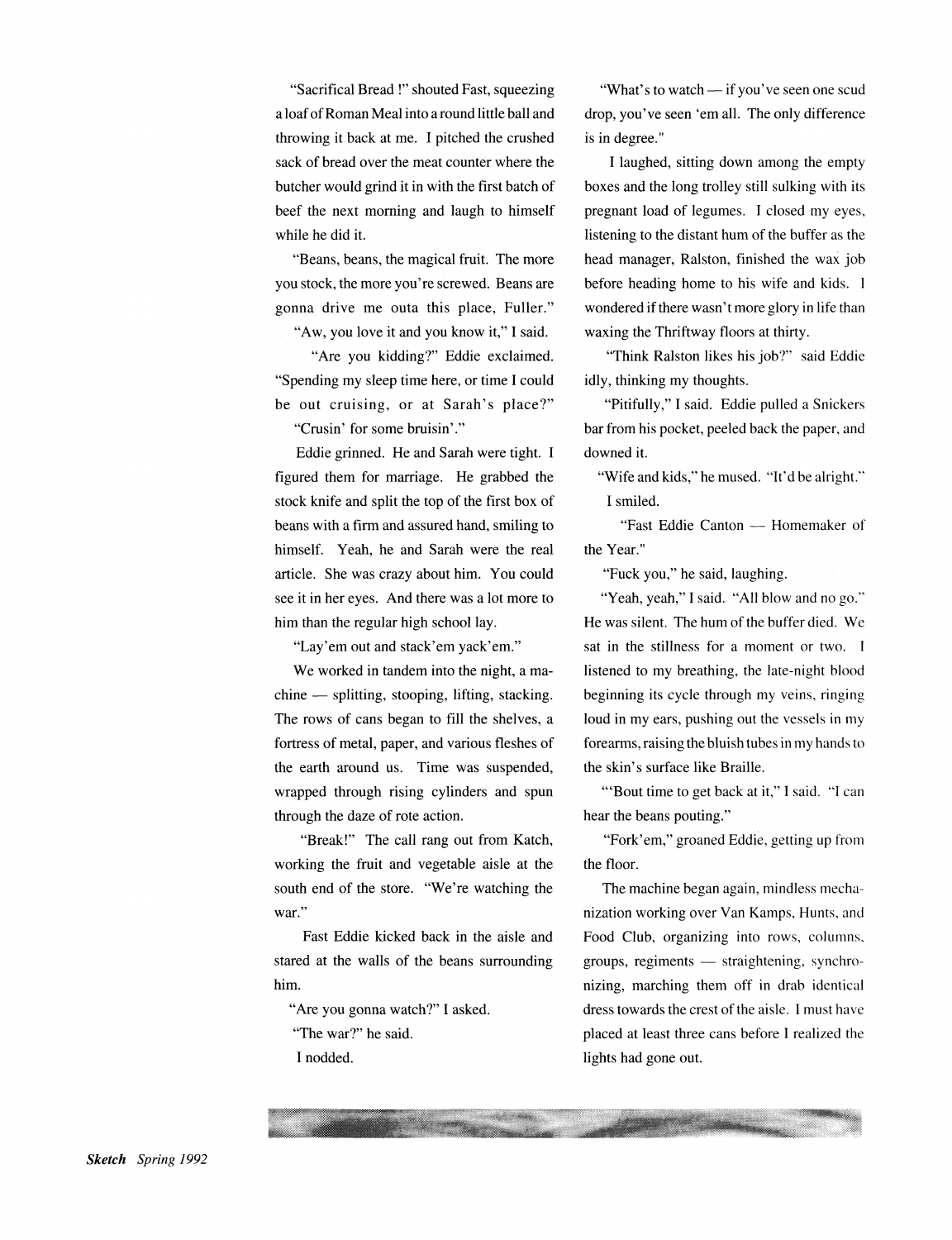"Shit," I heard Eddie mutter before cans of beans cascaded down on my head, the rumble of falling, clinking, crashing cans rolled down the aisle back to where we had started.

I tried to move out of the way and slid hard to the floor on one rolling can. Flat on my back with the wind knocked out of me, I watched the lights flick back on.

"What the..." started Eddie, looking wildly around.

Then he saw them. Among the mounds of cans lying in the aisle around us were half a dozen grapefruit. Recognition flashed across Eddie's face, then he shouted at the top of his lungs.

"FOOD WAR!"

Eddie grabbed my hand and pulled me to my feet.

"We gotta move," he shouted, grabbing the splitter and hefting a box full of beans to his shoulder. My breath was back, and I laughed.

"Move or get beaned," I said.

"Shock and Shell beats stock and sell," he said, quickly moving up fhe aisle.

"The battlefield poet strikes again. If we're drafted you can be a priest. You know, last rites and all that poetical stuff."

Fast reached the end of the aisle and whipped to his left, split the box, and slung its contents in the direction Hanover and Katch would come. Cans of beans clattered to the floor, rolling crazily on the new polish.

"Let's stock," I said quietly. The two of us had no questions. Everything on the late shift was an inevitable ritual. It concurred with Nature's fascination with entropy; it was a mathematical equation;  $Boys + Food + endless$ hours of pumping blood and boredom= Boom! Boom! Boom! The four of us left two hours for clean-up afterwards, carried out the "remains" with us to dispose of in the public dumpsters in

the city park, and Hanover chocked up the lost food to a margin of error in shipping. Since only so much of certain items could be taken, our first priority was for counterattack and Katch's second offensive was to stockpile ammunition.

"Mustard...mayo...tomato sauce..." I rattled off, five jars of each into the shopping cart Fast had commandeered.

He shouted to the empty aisles.

"We've tapped Mustard/Mayo/ and Sauce!"

The shout came back. "Fruit and milk are ours!" Katch's voice.

"Quick," said Eddie. "Ultimate weapon time!"

Katch's voice again. "Cole Slaw is ours!"

Eddie shoved the cart towards me and 1 jumped to meet it headlong, catching hold as he accelerated around the corner. The double aisle of frozen food loomed ahead. I grabbed the 10 pizzas we were allowed, along with the twenty triplet packs of Gerber's sample selection, just as Hanover and Katch appeared at the top of the aisle.

"Get'em!" Hanover shouted.

"Dammit," said Fast, shoving the cart into gear, the scream of his tennis shoes tortuous on the newly polished floor. I jumped to the side and pulled the cart, and suddenly we were the most careening nightmare of a grocer let loose to run amuck through the wilds of frozen foods and spaghetti sauce.

Fast nearly lost it around a second corner and Hanover and Katch were gaining, but I managed to snag a bottle of bleach and spill it in front of the enemy. Katch landed on top of Hanover and they slid into a display case of Chip's Ahoy. When they unburied themselves, Eddie and I were already over the glass meat counter with our supplies.

"A fine mess you've made back there, I must say," droned Eddie in his best cockney accent.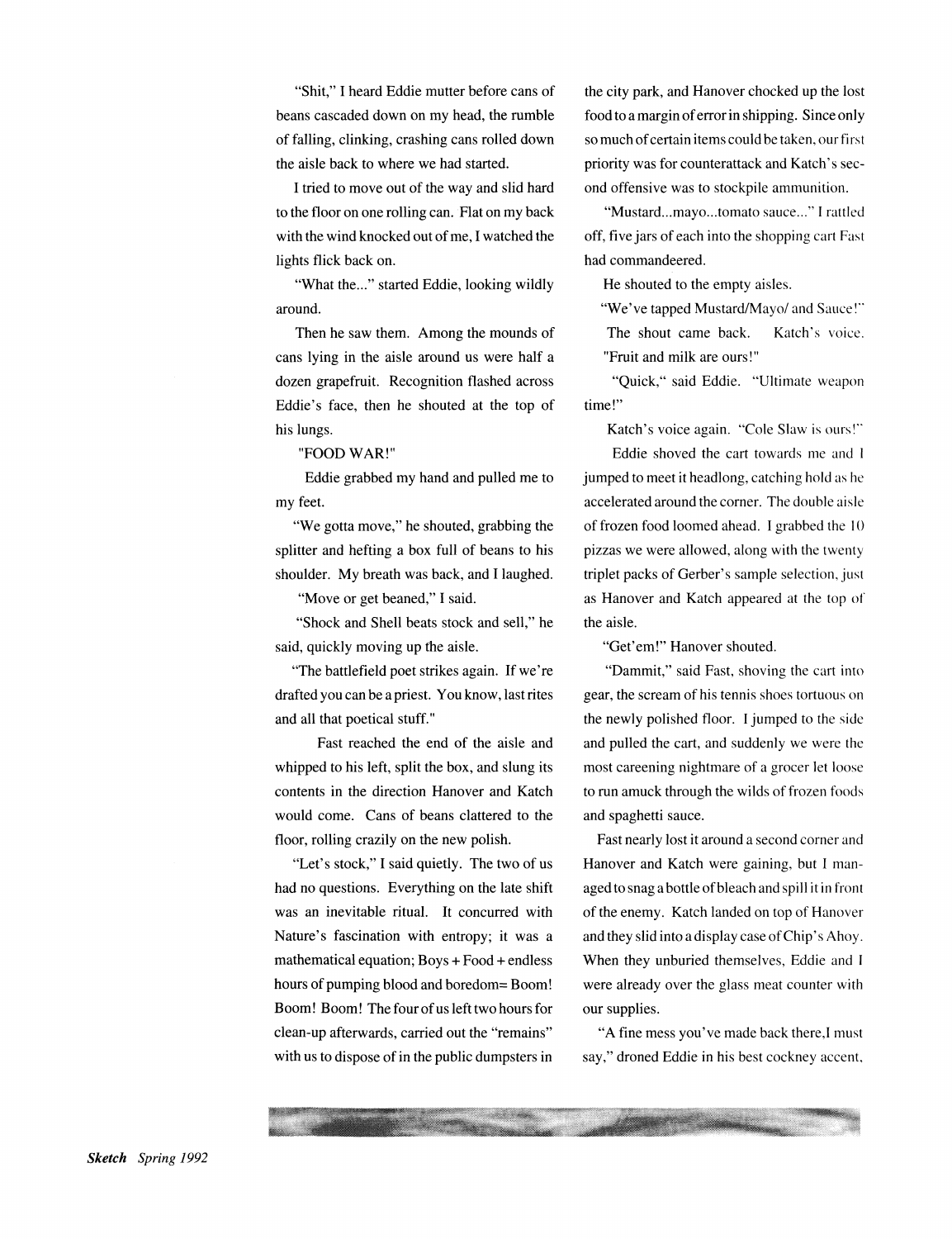using the lid of an olive jar as an eyeglass, as Hanover and Katch retreated. He popped one of the olives in his mouth. "Let' em come," he said, unscrewing the cap of the first economy size jar of Grey Poupon.

"Nothing but the best to 'muster these boys with," I added, noticing the brand selection before the lights went out again.

"Buncha faggots," he muttered under his breath. "Always fuckin' around in the dark."

Fast turned on the range the butcher kept behind the grinder and the coils on the stove top began to glow. I could see Eddie's clenchjawed face in the red glow from my position beneath the glass case of the meat display counter. The night closed in, possessed me, the red glowing eye reflection of Fast Eddie Canton, as he stood stalking in front of the range as the coils turned orange... crimson — blood red.

"Where's the grease?" he whispered. I told him and I could see his shadow move to set the large cans of grease on the glowing coils. In the now dimmed glow, his figure moved toward me.

"We didn't get any beer, did we?" he suddenly asked.

"No. I could never decide whether to drink it or shoot it, so I gave up the last time. Sorry buddy, no suds."

"No sweat," he said, his voice cracking. He repeated it. "No sweat."

I saw Hanover poised above us with a bucket of coleslaw in mid-throw as the lights came on.

"Duck!" was all Fast could get out before the green and white mixture splattered on the display case like bugs on a summer windshield. I countered with a bottle of Poupon, the yellow suspension wiping across Hanover's chest and face, his tongue whirling wildly around his chin, sucking in the mixture with an aggravated shout. I saw Katch falter as Hanover staggered back. Fast put the shot at Katch with the second salvo of mustard. Ducking most, Katch turned and ran, yellow dandruff flaking his hair. Hanover had disappeared. Fast touched his finger to his tongue and signaled a one in the last flash of light, and I heard his hiss rush in volume with the darkness.

"One for the real stockboys," he said, the adrenalin oozing through his invisible grin, like manacotti cheese through leaves of baked lasagna.

"Grease it," I said, grabbing a broom. Fast wrapped his hands in the butcher's towels and reached for the glowing kettles of grease. I hopped the counter, and as he poured the melted grease onto the floor, I swept it across as large an area as I could.

Fast grinned in the stove glow after I had hopped back over. "Slick," he said.

"We'll save the broom," I said. "It'll come in handy in Phase Two."

"You got it," he said. "Let's assemble." Fast and I went straight to work, putting into action battle plans made a month in advance. We'd decided to let Hanover and Katch initiate the next war, and when they did, we'd be ready. During breaks or times when they were across the store, Fast and I had fashioned the pieces of our battle plan into a smooth-running framework, going over the steps each night as we stocked. We'd also developed what we believed to be the ultimate weapon—light, aerodynamic, and disgustingly messy.

"Frozen sausage pizza topped with Gerber's Yummy Yams and Tantalizing Tomatoes. Talk about a fling," said Fast.

"Pass the tomatoes," I whispered, unwrapping a large pizza and applying ample helpings of baby food in a ring around the edges with a big glob in the middle. "Number one is armed and ready to fire," I said with mock intensity.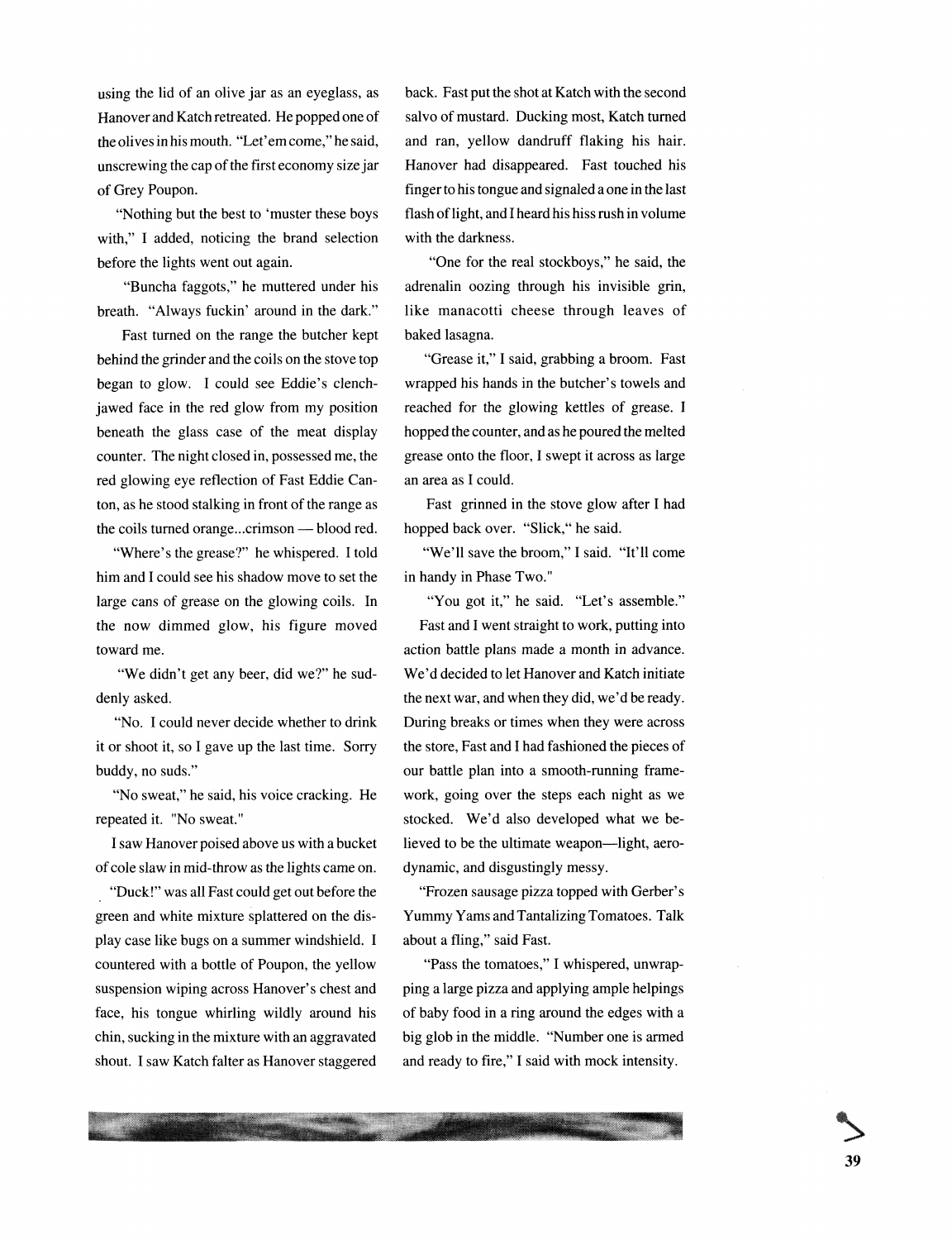"Kick ass," he said. "Lay'em out." We stacked our weaponry on one of the butcher's carts, readying ourselves.

"They'll be back any minute," I said. "We'd better hurry."

Greed spread upon Fast Eddy's face as he eyed our tray full of flying baby Italian nightmares. Slowly his fire faded to doubt in the glow from the stove.

"Do you think they'll match The Sling?" "Sure, buddy," I smiled. "We'll see them and raise the ante— but we've got to get the buffer."

"We'll get it," he said, grit in his voice.

The next barrage came, laced with more cole slaw, ham salad, mac and cheese, and stewed tomatoes. We rallied with the rest of our mustard, mayo, and most of our spaghetti sauce before Hanover and Katch slid through the grease on the floor to soggily regroup somewhere else in the store. Fast and I still remained unhit.

"This is it, buddy. Operation David." "Goliath is goin' down," I returned, hopping over the counter, careful of the grease. Eddie handed me my broom and two trash can lid shields, then came through the entrance of the meat department pushing the tray full of Pizza Baby Food Bombs or PBFB's. We struck a course for the top of Aisle 17, where the buffer sat like a tank, gleaming in the moon half-light shining through the huge front winodws. Loading the buffer with artillery, we transformed it, and ourselves, from shadows to fighting machines.

"Ready?" I asked breathlessly.

Fast went over the critical plans. "The Sling will be in its usual position. Once we drop the lights, you won't be able to judge the distance, so take it easy." "You're on."

He concluded with a simple "Move out."

The buffer was an ancient model, more like a bread truck than something you would use to polish floors. It was big, hard, and semi- selfpropelled. Two people could ride on it if they positioned themselves correctly, ducking down, which Eddie and I did. The rumble of the buffer was the snarl of the sleeping grizzly awakened. Fast and I heaved it around the corner of the aisle and sent her with one giant shove toward Hanover, Katch, and The Sling, which lurked on Aisle 1.

Instantly the lights went on. I heard the"splosh-splosh" against the front of the buffer. We raised our trash can lids for extra protection, huddling against the metal. Fast stuck his head up quickly.

"Grapefruit! From The Sling!"

The Sling was a giant piece of innertube that Hanover had gotten from a a blown tire on his father's tractor. For the past several skirmishes. he and Katch had effectively mown down Fast and I using the innertube strung between two support pillars like a huge slingshot, firing anything from water balloons to watermelons.

Again a "splosh" as a grapefruit exploded against the upper corner of the buffer. a nearmiss sending pink pulp and juices flying over our crouched heads. I could hear Hanover swearing up and down. Looking over the top or the buffer, I saw Katch hurriedly loading a batch of red and black orbs into The Sling.

"Here come the tomatoes."

Hanover was known for "accidentally" misplacing bags of tomatoes for several weeks. conveniently rediscovering the rotten vegetables just in time for an offensive. It was amazing he didn't get caught and fired.

Rapid-fire explosions smattered the front of the buffer. I saw several tomatoes fly overhead and smash into shelves, spraying their milky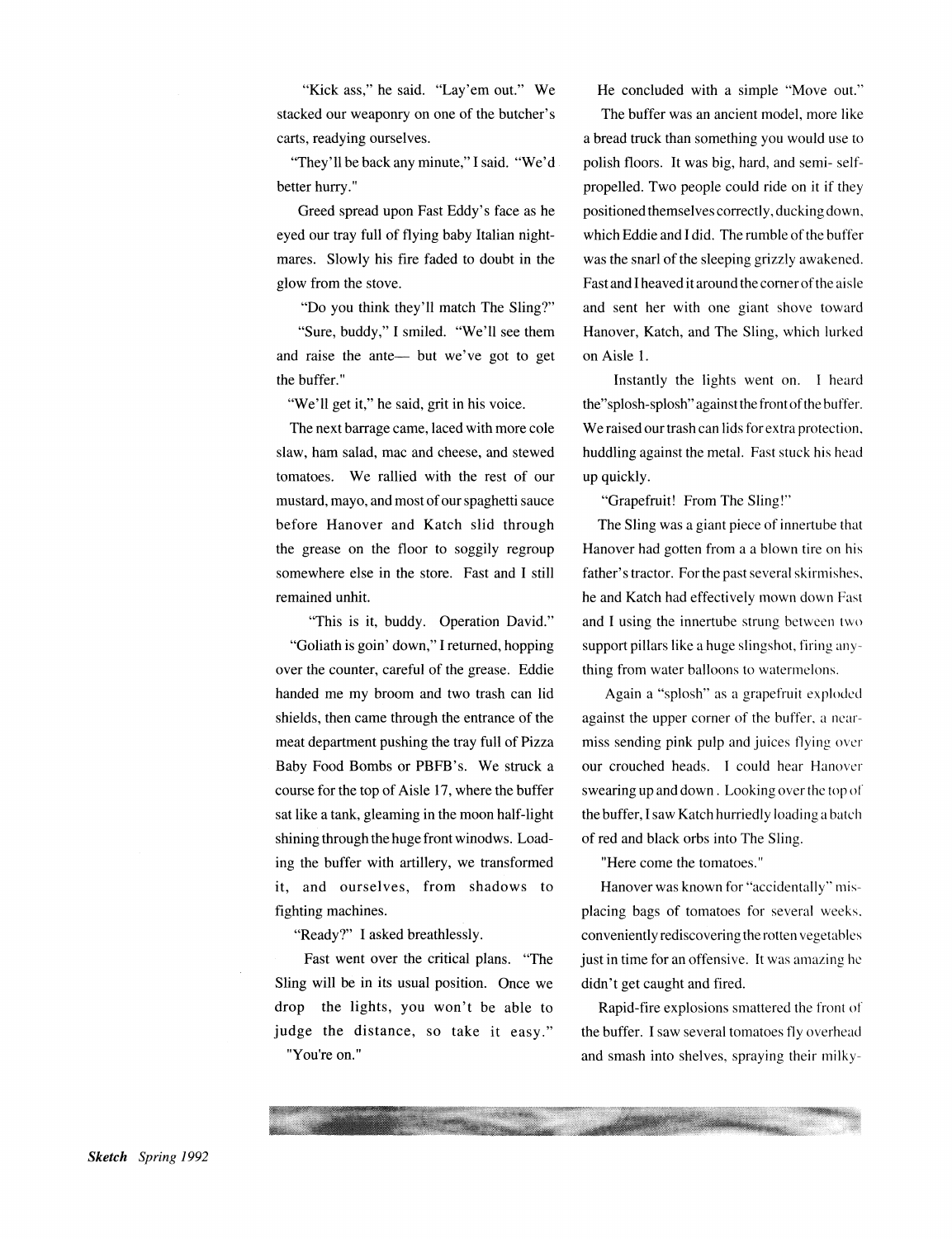red insides over everything from check-out counters and magazines to the Coors display cases featuring buxom babes in bathing suits.

"Yuck!" I laughed crazily. It was the perfect insanity- rotten tomato flesh spewing like vomit on cans and registers and the latest swimsuit issue.

Hanover's shots died suddenly. I readied the broom, holding it like Babe Ruth playing teeball. Fast raised himself high, standing on the end of the buffer. He grabbed the first PBFB and flung it, shouting "LEFf!" I swung out and up on the left side of the buffer, raising my body into the swing. The grease-filled end of the broom exploded into the face of a very startled Katch.

"Four!" shouted Eddie, dodging a tomato and flinging a pizza in the general direction of Hanover. Sudeenly the crash of glass exploded in my ears.

"Holy shit!" shouted Eddie, ducking down as Katch wiped grease from his face. I heard glass shatter again against the front of the buffer and saw a jar of peanut butter go flying past us to smash and explode against the counter of Checkout Lane Five.

"The fucker's shooting jars at us," Fast shouted in disbelief. Sudcdenly pissed, he stood up. I tried to pull him back down, but he wouldn't budge. He was yelling at the top of his voice.

"Hey, asshole! Just what in the name if Christ do you think you're doing?"

"Pizza, Fast!" He passed one down just in time for me to score a direct hit on Katch, who was scrambling towards the back of the buffer. Katch didn't flinch and just kept coming on, looking like a baby tomcat that'd been thrown in a lake full of mayonnaise and spaghetti sauce. Fear was in his eyes. When I threw the next pizza at him, I realized he was staying behind the buffer for protection against the jars Hanover was crazily hurtling at us.

"LIGHTS!" shouted Fast.

I slung the broom out from the other side of the buffer, just missing a jar of Skippy Thick and Crunchy, and aimed at the bank of light switches on the wall about ten feet from The Sling. I could see Hanover mouth something obscene just before the lights went out, and the tank rumbled on toward him in the sudden blinding darkness.

The crunch of breaking glass and the unmistakable squish of smashing fruit mixed with the awkward crash of Hanover's dive away from the oncoming buffer and the fading footsteps of Fast Eddie off to my right.

Suddenly the buffer slowed and strained, its motor beginning a long rise in pitch which soon reached scream proportions as it pushed against the elasticity of The Sling; and David was in the Lion's Den, his stone raised in defiance, his aim true. I reached for the splitter resting on the buffer and lifted it. In the whine of the buffer's engine, it became a sword, a bayonet, the jawbone of an ass. With a downward stroke, I split The Sling, barely hearing its rubbery backlash, as the two severed pieces complied with their natural order of expansion and contraction, this last time destroying the purpose for which they had been fashioned. The buffer lurched forward and I jumped off it, shutting its power down and listening to it bump into the wall beside the vegetable rack filled with carrots and cabbages.

Quick scuffling sounds broke the silence, then nothing...only heavy breathing. I heard Eddie's strained voice.

"Lights..."

I flicked the switches.

Fast was on top of Hanover, sitting on his stomach and pinning Hanover's arms to the ground with his knees, the remains of a PBFB in